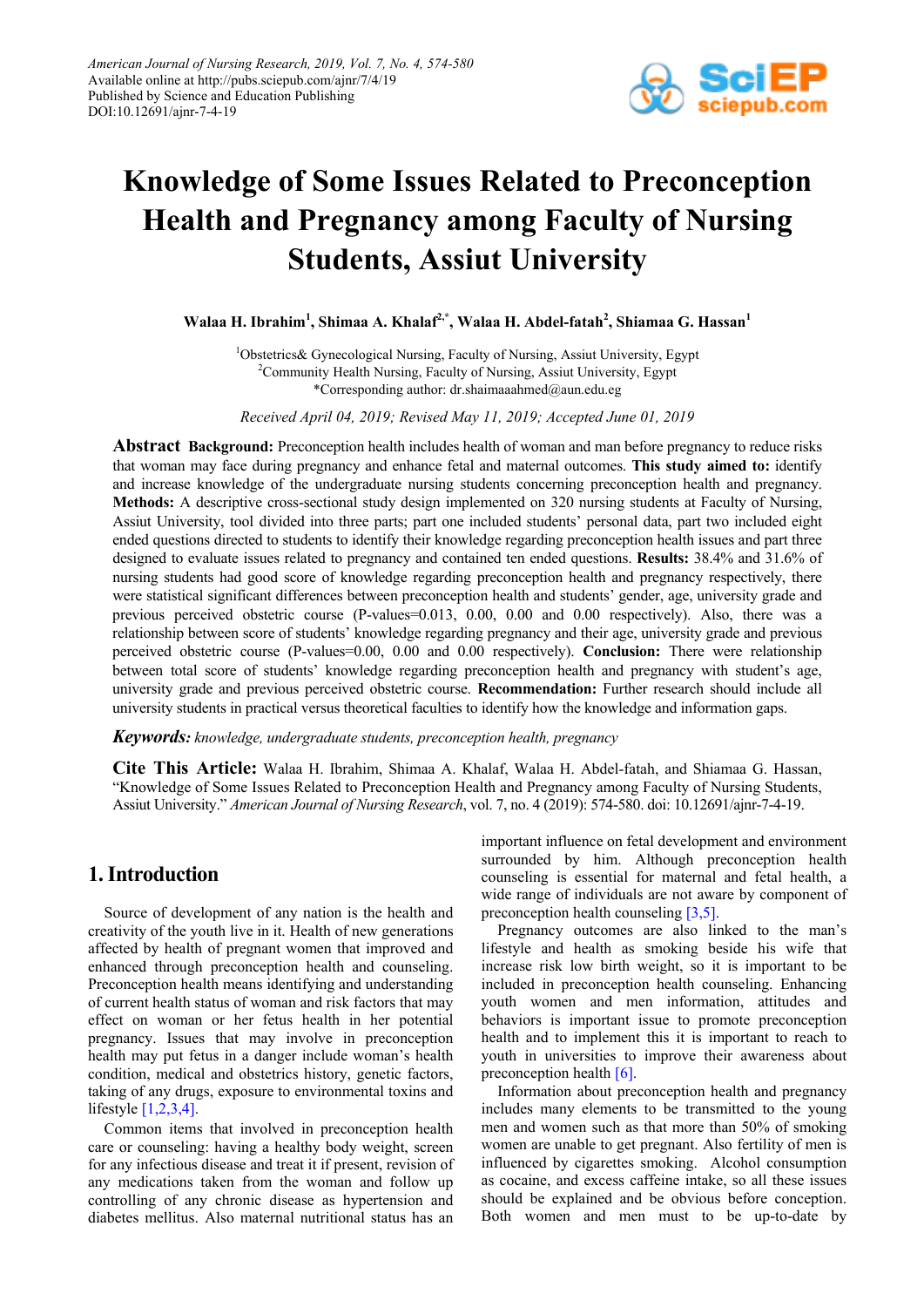vaccinations to prevent attacking by or transmission of diseases during pregnancy. Also taking 400 mcg daily of folic acid reduce neural tube defects by 75% that begin 3 months before pregnancy and continue until ending of first trimester of pregnancy  $[5,7,8,9,10,11]$ .

Data about woman complications which may be faced during pregnancy called high-risk; factors that put woman in high-risk include age more than 35 years, having any medical diseases, obesity, multiple gestation or having problem in previous pregnancy must be provided to the undergraduate to lessen of these complications which may affected on fetal development later on [\[12\].](#page-6-0)

#### **1.1. Significance of the Study**

Before achieving educational program about preconception health it is essential to identify extend of information that both women and men have. So, their needs can be identified and focused on the educational program and counseling [\[12\].](#page-6-0)

Researches that published about preconception health are very limited, also the studies that performed on college students on this object is very limited. So effort should be concentrated on this group of people. It is found that 40% of studied people not heard about folic acid supplementation before pregnancy to prevent neural tube defects. Most previous researches regarding this point implement their studies on general women and not specify a group of people as university students  $[1,6,13]$ .

Adolescence is a particularly important point in the Reproductive, Maternal, Newborn and Child health (RMNCH) continuum to promote preconception health. Educating young adolescence about healthy lifestyles not only empowers them as individuals in their own right, but also it can result in healthier maternal and newborn outcomes.

#### **1.2. Aim of Study**

- To identify knowledge of the undergraduate nursing students about preconception health and pregnancy.
- To improve knowledge of the undergraduate nursing students about preconception health and pregnancy.

## **2. Methods**

**Research design:** Descriptive cross-sectional study design. **Setting:** This study conducted at Faculty of Nursing, Assiut University, Egypt. **Sample size:** Was calculating by using EPI — INFO program version 7, at CI 95. The sample was 300 students increased to be 320 to avoid dropout and refusal, this simple was collected from the first to fourth year; 80 students were taken equally from each year by simple random sampling. First and second year did not receive obstetrics and gynecological nursing course, while the third and fourth year had finished the course.

#### **2.1. Tools of the Study**

A structural self-administered questionnaire designed by the researchers and reviewed by a panel of three experts in obstetrics and gynecological nursing field to evaluate the validity of the tool before starting of data

collection. This tool divided into three parts; **part one**: Personal data of the student as gender, age, university grade, marital status, residence and previously studied course concerning preconception health and pregnancy. Part two: Included eight ended questions to identify students' knowledge regarding preconception health issues. **Part three**: Designed to evaluate issues related to pregnancy and contained twelve ended questions.

#### **2.2. Reliability of the Tool**

Reliability calculated by Cronbach's Alpha to test internal consistency it done on 21 items and its result was 0.756.

#### **2.3. Scoring System**

A scoring system designed to evaluate students' knowledge contained of 18 questions; eight regarding preconception health and ten for pregnancy issues, a score of one was given for each correct answer and zero was given for don't know or an incorrect answer. Then the total score of each student was summed up and turned into percent for preconception health and pregnancy knowledge separately and then for both of them. This score categorized as the following: poor level of knowledge less than 50 %, fair level of knowledge from 50 to 74% and good level of knowledge equal to or more than 75 %.

After filling the questionnaire by the students; the researchers distributed brochure contained information regarding preconception health and pregnancy issues were designed by the researchers to improve the students' knowledge.

#### **2.4. Ethical Considerations**

An official permission was granted from the Dean of Faculty of Nursing, Assiut University. Each student informed about the purpose of the study and oral consent taken from them before involved in the study. Confidentiality maintained through the research process and each student ensured that all data collected for research purposes only and they had the right to withdraw from the study at any stage.

#### **2.5. Frame Work**

Data collection carried out in Faculty of Nursing, Assiut University during the academic year 2018/2019 from September 2018 to the beginning of the second semester in March 2019.

#### **2.6. Procedure**

This study proceeded during two phases; **preparation phase:** A written acceptance taken from the Dean of Faculty of Nursing, Assiut University and informed agreement from each student before included in the study. The tool of the study prepared and reviewed from a panel of experts in Obstetrics and Gynecological Nursing field. A pilot study carried out on 10% of sample size that involved in the study sample as no changes were done. **Implementation phase:** 80 students selected by simple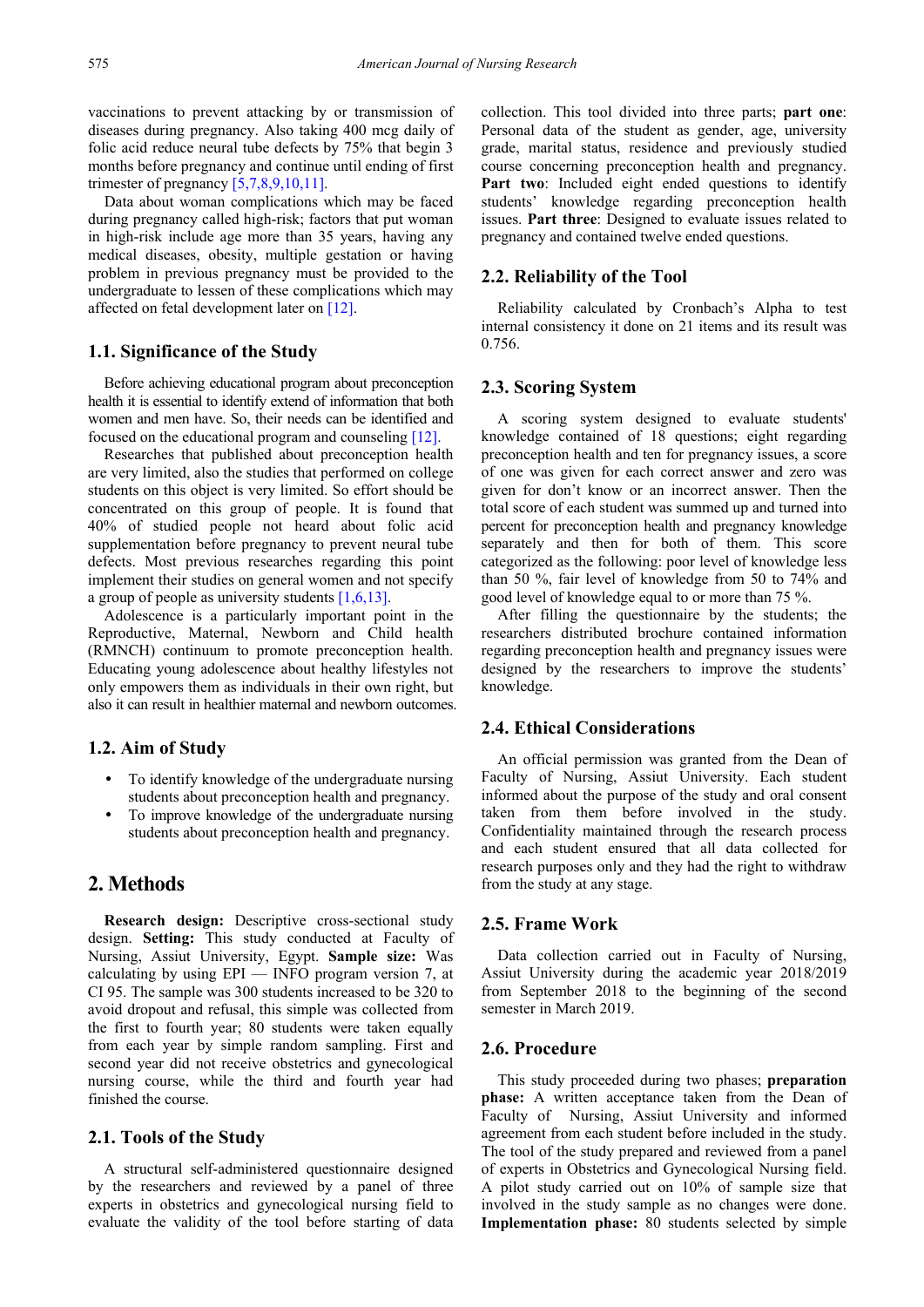random sampling from each academic year; first and second year student did not studied Obstetrics and Gynecological Nursing course; while, third and fourth year studied the course. The researchers divided students to groups each group contained 20 students. The researchers interviewed with students in each group and explained the nature of the study and gained their oral agreement. The researchers put a schedule according to students' free time to interview with each group (20 students) to fill in the questionnaire.

After filling and answering the questions in the questionnaire, all the paper collected and then the researchers distributed brochures to all students participated in the study that contained all information regarding preconception health and pregnancy period and translated into Arabic language. Each interview was taken a time from 45 to 60 minutes. The researchers interviewed with the first, second and fourth year students in the first semester from September to December, 2018 and interviewed with third year in March, 2019 to ensure that they studied an Obstetrics and Gynecological Nursing course.

#### **2.7. Statistical Analysis**

Data preceded through process of entry; cleaning and recoding were done using the Statistical Package for Social Science (SPSS Inc., Chicago, IL, USA) version 20. Statistical analysis on data was done using:

Descriptive statistics: frequencies and percentage for qualitative variables.

Pearson's X2 was used to test the difference between frequencies of qualitative data.

Statistical significance was considered when  $p<0.05$ .

## **3. Results**

[Table 1:](#page-2-0) Indicates that 75.9% of the students were aged 19 years and more, 71.9% of them were female, the vast majority (96.6%) were single and more than half (54.7%) were from rural area.

[Table 2:](#page-2-1) Comprises questions regarding preconception health, it revealed that the percent of correct answer were 52.5%, 33.1%, 55.3%, 61.9%, 88.8% respectively in referral to knowledge about regular sexual intercourse, taking folic acid supplementation, supplementation effective in prevention of neural defect, timing of ovulation and blood test done before pregnancy.

[Table 3:](#page-3-0) Represents that the correct answer of students regarding pregnancy were 60.3%, 66.6%, 61.6%, 61.3%, 90.9% respectively in answering questions about correct time of taken folic acid, disease more likely cause preeclampsia, disease cause over weight baby, full term duration of pregnancy and presence of pregnancy stages.

[Figure 1:](#page-3-1) Indicates that 38.4% of the students had good score of knowledge about preconception health while, 38.1% and 23.4% of them had faire and poor score of knowledge respectively.

[Figure 2:](#page-3-2) Declares that 39.7% of the students had poor level of knowledge regarding pregnancy while 31.6% and 28.8% had good and faire level of knowledge respectively.

**Table 1. Personal data of the undergraduate nursing students**

<span id="page-2-0"></span>

| <b>Items</b>                        | No. (320) | $\frac{0}{0}$ |
|-------------------------------------|-----------|---------------|
| Age (years):                        |           |               |
| Less than 19 years                  | 77        | 24.1          |
| 19 years and more                   | 243       | 75.9          |
| Student's gender:                   |           |               |
| Male                                | 90        | 28.1          |
| Female                              | 230       | 71.9          |
| <b>Marital status:</b>              |           |               |
| Single                              | 309       | 96.6          |
| Married                             | 11        | 3.4           |
| <b>Residence:</b>                   |           |               |
| Urban                               | 145       | 45.3          |
| Rural                               | 175       | 54.7          |
| Received previous obstetric course: |           |               |
| Yes                                 | 160       | 50            |
| No                                  | 160       | 50            |

**Table 2. Distribution of knowledge about preconception health among undergraduate nursing students**

<span id="page-2-1"></span>

| <b>Items</b>                                                        | No. (320) | $\frac{0}{0}$ |
|---------------------------------------------------------------------|-----------|---------------|
| 1) Regular sexual intercourse every two or                          |           |               |
| three days around time of ovulation                                 |           |               |
| True                                                                | 168       | 52.5          |
| False                                                               | 22        | 6.9           |
| Don't know                                                          | 130       | 40.6          |
| 2) Taking a supplementation with folic acid<br>before pregnancy     |           |               |
| From 1 to 3 days                                                    | 18        | 5.6           |
| From 1 to 3 weeks                                                   | 21        | 6.6           |
| From 1 to 3 months                                                  | 106       | 33.1          |
| Don't know                                                          | 175       | 54.7          |
| 3) Effective in prevention of neural tube                           |           |               |
| defect as spina bifida for the newborn baby                         |           |               |
| Folic acid                                                          | 177       | 55.3          |
| Calcium                                                             | 57        | 17.8          |
| Iron                                                                | 15        | 4.7           |
| Don't know                                                          | 71        | 22.2          |
| 4) Timing of ovulation                                              |           |               |
| 1-10 day of the menstrual cycle                                     | 46        | 14.4          |
| 11-21 day of the menstrual cycle                                    | 198       | 61.9          |
| 22-28 day of the menstrual cycle                                    | 25        | 7.8           |
| Don't know                                                          | 51        | 15.9          |
| 5) Women before pregnancy need to perform<br>blood test to identify |           |               |
| Blood grouping                                                      | 4         | 1.3           |
| Hemoglobin                                                          | 9         | 2.8           |
| <b>RH</b>                                                           | 284       | 88.8          |
| Don't know                                                          | 23        | 7.2           |
| 6) Using illicit drugs if a pregnancy is not<br>desired             |           |               |
| True                                                                | 148       | 46.3          |
| False                                                               | 125       | 39.1          |
| Don't know                                                          | 47        | 14.7          |
| 7) Avoid cleaning cat litter trays to avoid                         |           |               |
| exposure to                                                         |           |               |
| Rubella                                                             | 22        | 6.9           |
| Toxemia                                                             | 21        | 6.6           |
| Toxoplasmosis                                                       | 217       | 67.8          |
| Don't know                                                          | 60        | 18.8          |
| 8) Pre-conception counseling is also relevant<br>to men             |           |               |
| True                                                                | 271       | 84.7          |
| False                                                               | 20        | 6.3           |
| Don't know                                                          | 29        | 9.1           |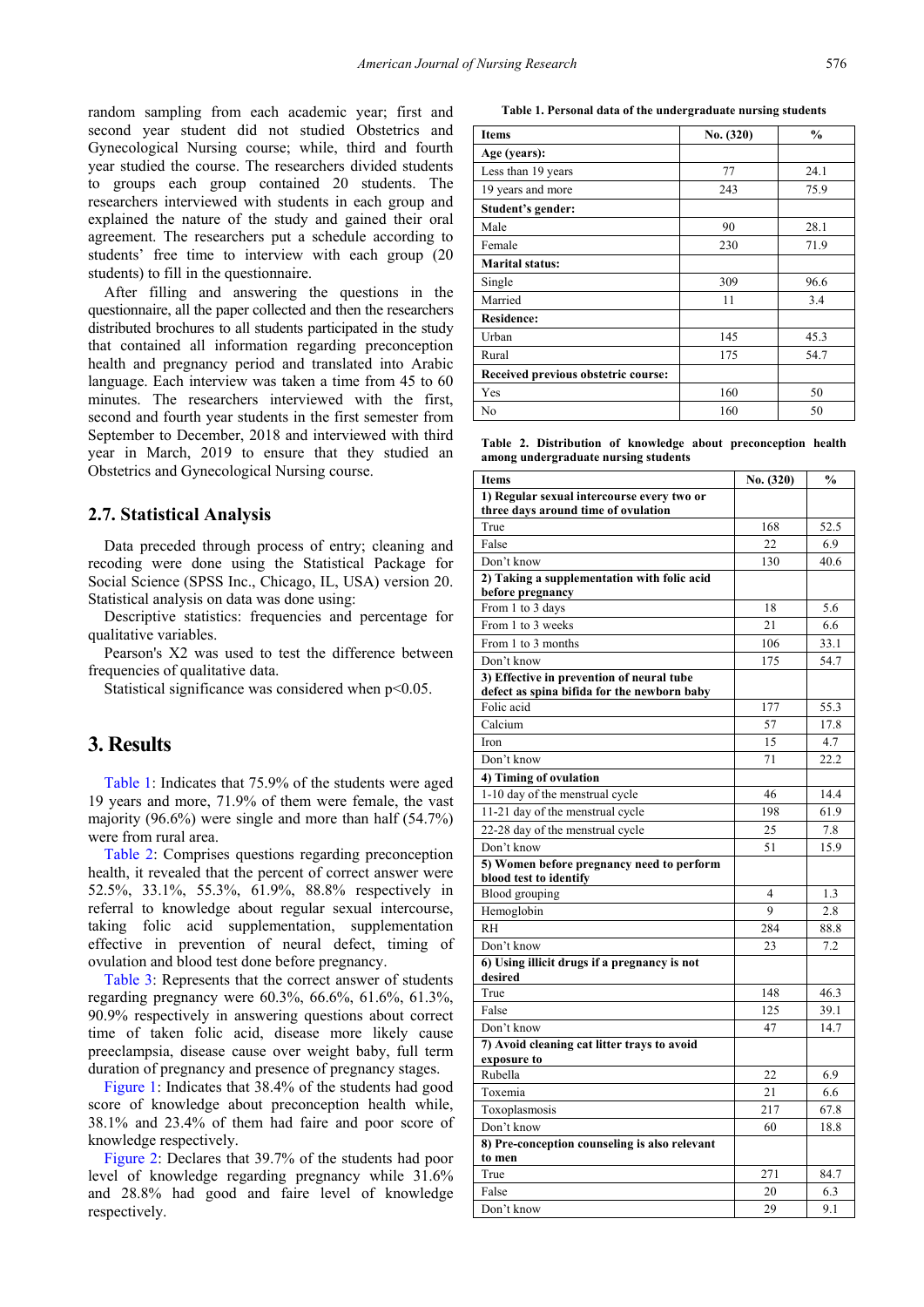**Table 3. Distribution of pregnancy knowledge among undergraduate nursing students**

<span id="page-3-0"></span>

| Items                                                                   | No. (320) | $\frac{0}{0}$ |
|-------------------------------------------------------------------------|-----------|---------------|
| 1) Correct time in which women take folic acid                          |           |               |
| First three months of pregnancy                                         | 193       | 60.3          |
| Second three months of pregnancy                                        | 24        | 7.5           |
| Third three months of pregnancy                                         | 31        | 9.7           |
| Don't know                                                              | 72        | 22.5          |
| 2) Disease is more likely cause preeclampsia                            |           |               |
| Diabetes mellitus                                                       | 24        | 7.5           |
| Anemia                                                                  | 23        | 7.2           |
| Hypertension                                                            | 213       | 66.6          |
| Don't know                                                              | 60        | 18.8          |
| 3) Over weight baby is resulting from                                   |           |               |
| Diabetes mellitus                                                       | 197       | 61.6          |
| Hypertensions                                                           | 11        | 3.4           |
| Heart disease                                                           | 19        | 5.9           |
| Don't know                                                              | 93        | 29.1          |
| 4) Full term duration of pregnancy                                      |           |               |
| 35 week                                                                 | 72        | 22.5          |
| 40 week                                                                 | 196       | 61.3          |
| 45 week                                                                 | 27        | 8.4           |
| Don't know                                                              | 25        | 7.8           |
| 5) Expected weight gain during pregnancy                                |           |               |
| $3-5$ kg                                                                | 53        | 16.6          |
| 5-10 kg                                                                 | 121       | 37.8          |
| 11-16 kg                                                                | 82        | 25.6          |
| Don't know                                                              | 64        | 20.0          |
| 6) Women with low risk pregnancy needed to be                           |           |               |
| followed up as a visit more likely                                      |           |               |
| In the first month                                                      | 128       | 40.0          |
| In the second trimester                                                 | 42        | 13.1          |
| In the last month                                                       | 90        | 28.1          |
| Don't know                                                              | 60        | 18.8          |
| 7) There are stages of pregnancy                                        |           |               |
| True                                                                    | 291       | 90.9          |
| False                                                                   | 10        | 3.1           |
| Don't know                                                              | 19        | 5.9           |
| 8) The first perceptible fetal movement is take                         |           |               |
| place by weeks                                                          |           |               |
| $10 - 12$                                                               | 33        | 10.3          |
| $12 - 15$                                                               | 96        | 30.0          |
| $16 - 18$                                                               | 128       | 40.0          |
| Don't know                                                              | 63        | 19.7          |
| 9) Placenta is completed formed and ready to<br>perform their functions |           |               |
| By 10 weeks                                                             | 42        | 13.1          |
| By 12 weeks                                                             | 127       | 39.7          |
| By 16 weeks                                                             | 75        | 23.4          |
| Don't know                                                              | 76        | 23.8          |
| 10) Distinguish the sex of the fetus through using                      |           |               |
| ultrasonography                                                         |           |               |
| Week 5-8 of gestation                                                   | 32        | 10.0          |
| Week 9-12 of gestation                                                  | 79        | 24.7          |
| Week 16-18 of gestation                                                 | 149       | 46.6          |
| Don't know                                                              | 60        | 18.8          |
|                                                                         |           |               |

[Table 4:](#page-3-3) Shows that there were statistically significant differences between level of knowledge regarding preconception health and student's gender, age, university grade and previous perceived obstetric course (P values=0.013, 0.00, 0.00 and 0.00 respectively).

[Table 5:](#page-4-0) Clears that there were relationship between score of students' knowledge regarding pregnancy and their age, university grade and previous perceived obstetric course (P values=0.00, 0.00 and 0.00 respectively).

[Table 6:](#page-4-1) Clarify that there were statistically significant differences between total score of students<sup>'</sup> knowledge regarding preconception health and pregnancy with their age, university grade and previous perceived obstetric course (P values=0.00, 0.00 and 0.00 respectively).

<span id="page-3-1"></span>

**Figure 1.** Total score of preconception health knowledge among undergraduate nursing students

<span id="page-3-2"></span>

**Figure 2.** Total score of pregnancy knowledge among undergraduate nursing students

**Table 4. Relationship between personal data and total score of students' knowledge regarding preconception health**

<span id="page-3-3"></span>

| Personal data     |              | <b>Preconception health</b> |       |       | P-Value  |
|-------------------|--------------|-----------------------------|-------|-------|----------|
|                   |              | score $(n=320)$             |       |       |          |
|                   | Good         | Fair                        | Poor  |       |          |
|                   | Male         | 35                          | 25    | 30    | $0.013*$ |
| Student's         |              | 38.9%                       | 27.8% | 33.3% |          |
| gender            | Female       | 88                          | 97    | 45    |          |
|                   |              | 38.3%                       | 42.2% | 19.6% |          |
|                   | Less than 19 | 9                           | 30    | 38    |          |
| Student's         | years        | 11.7%                       | 39.0% | 49.4% |          |
| age               | 19 years and | 114                         | 92    | 37    | $0.000*$ |
|                   | more         | 46.9%                       | 37.9% | 15.2% |          |
|                   |              | 54                          | 51    | 40    |          |
|                   | Urban area   | 37.2%                       | 35.2% | 27.6% |          |
| <b>Residence</b>  | Rural area   | 69                          | 71    | 35    | 0.266    |
|                   |              | 39.4%                       | 40.6% | 20.0% |          |
|                   | First year   | 12.                         | 29    | 39    | $0.000*$ |
|                   |              | 15.0%                       | 36.3% | 48.8% |          |
|                   | Second year  | 3                           | 61    | 16    |          |
| University        |              | 3.8%                        | 76.3% | 20.0% |          |
| grade             | Third year   | 50                          | 20    | 10    |          |
|                   |              | 62.5%                       | 25.0% | 12.5% |          |
|                   | Fourth year  | 58                          | 12    | 10    |          |
|                   |              | 72.5%                       | 15.0% | 12.5% |          |
| Marital<br>status |              | 120                         | 115   | 74    | 0.191    |
|                   | Single       | 38.8%                       | 37.2% | 23.9% |          |
|                   | Married      | 3                           | 7     | 1     |          |
|                   |              | 27.3%                       | 63.6% | 9.1%  |          |
| <b>Received</b>   | Yes          | 111                         | 40    | 29    |          |
| previous          |              |                             | 22.2% | 16.1% | $0.000*$ |
| obstetric         | No           | 12                          | 82    | 46    |          |
| course            |              | 8.6%                        | 58.6% | 32.9% |          |

Chi square test, P value= <0.05, \*statistically significance difference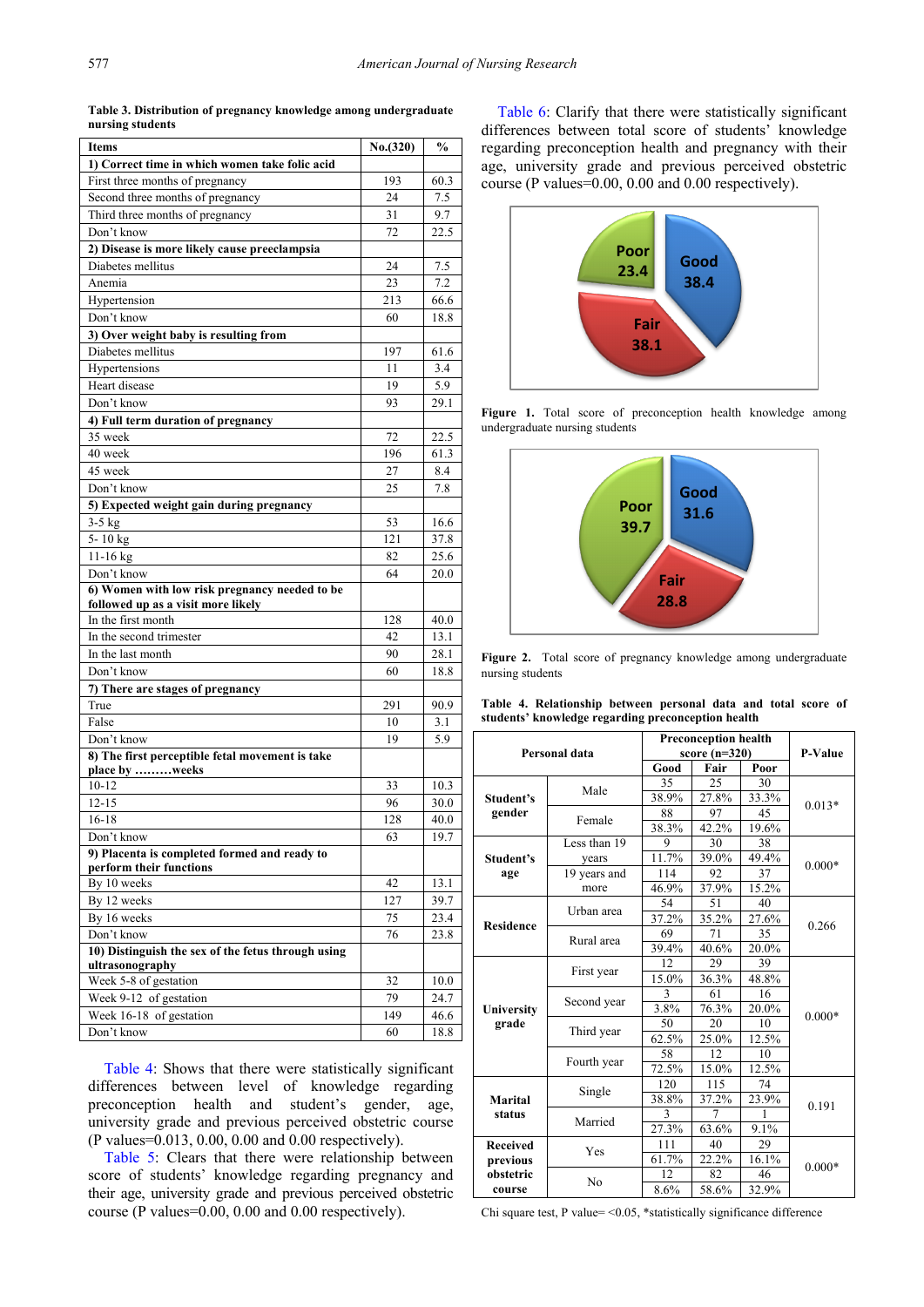<span id="page-4-0"></span>

| Personal data     |                | Pregnancy score (n=320) | P-Value       |                |         |
|-------------------|----------------|-------------------------|---------------|----------------|---------|
|                   |                | Good                    | Fair          | Poor           |         |
| Student's         | Male           | 21                      | 33            | 36             |         |
|                   |                | 23.3%                   | 36.7%         | 40.0%          | 0.07    |
| gender            |                | 80                      | 59            | 91             |         |
|                   | Female         | 34.8%                   | 25.7%         | 39.6%          |         |
|                   | Less than      | $\overline{c}$          | 14            | 61             |         |
| Student's         | 19 years       | 2.6%                    | 18.2%         | 79.2%          |         |
| age               | 19 years       | 99                      | 78            | 66             | $0.00*$ |
|                   | and more       | 40.7%                   | 32.1%         | 27.2%          |         |
|                   | Urban          | 41                      | 37            | 67             |         |
|                   | area           | 28.3%                   | 25.5%         | 46.2%          |         |
| <b>Residence</b>  | Rural          | 60                      | 55            | 60             | 0.09    |
|                   | area           | 34.3%                   | 31.4%         | 34.3%          |         |
|                   |                | $\overline{c}$          | 16            | 62             |         |
|                   | First year     | 2.5%                    | 20.0%         | 77.5%          |         |
|                   | Second         | 6                       | 32            | 42             |         |
| University        | year           | 7.5%                    | 40.0%         | 52.5%          |         |
| grade             | Third          | 39                      | 25            | 16             | $0.00*$ |
|                   | year           | 48.8%                   | 31.3%         | 20.0%          |         |
|                   | Fourth         | 54                      | 19            | 7              |         |
|                   | year           | 67.5%                   | 23.8%         | 8.8%           |         |
|                   |                | 98                      | 89            | 122            | 0.92    |
| Marital<br>status | Single         | 31.7%                   | 28.8%         | 39.5%          |         |
|                   | Married        | 3                       | $\mathcal{E}$ | $\overline{5}$ |         |
|                   |                | 27.3%                   | 27.3%         | 45.5%          |         |
| <b>Received</b>   | Yes            | 94                      | 50            | 36             |         |
| previous          |                | 52.2%                   | 27.8%         | 20.0%          | $0.00*$ |
| obstetric         | N <sub>0</sub> | 7                       | 42            | 91             |         |
| course            |                | 5.0%                    | 30.0%         | 65.0%          |         |

**Table 5. Relationship between personal data and total score of students' knowledge regarding pregnancy**

Chi square test, P value= <0.05, \*Statistically significance difference.

**Table 6. Relationship between personal data and total score of students' knowledge regarding preconception health and pregnancy**

<span id="page-4-1"></span>

| Personal data                                      |                      | Total score (n=320) |       |                |           |
|----------------------------------------------------|----------------------|---------------------|-------|----------------|-----------|
|                                                    |                      | Good                | Fair  | Poor           | P - Value |
| Student's                                          | Male                 | 22                  | 50    | 18             |           |
|                                                    |                      | 24.4%               | 55.6% | 20.0%          | 0.36      |
| gender                                             | Female               | 75                  | 115   | 40             |           |
|                                                    |                      | 32.6%               | 50.0% | 17.4%          |           |
|                                                    | Less than 19<br>year | 1                   | 37    | 39             |           |
| Student's                                          |                      | 1.3%                | 48.1% | 50.6%          | $0.00*$   |
| age                                                | 19 years and         | 96                  | 128   | 19             |           |
|                                                    | more                 | 39.5%               | 52.7% | 7.8%           |           |
|                                                    | Urban area           | 41                  | 71    | 33             |           |
| <b>Residence</b>                                   |                      | 28.3%               | 49.0% | 22.8%          | 0.15      |
|                                                    | Rural area           | 56                  | 94    | 25             |           |
|                                                    |                      | 32.0%               | 53.7% | 14.3%          |           |
|                                                    | First year           | $\overline{2}$      | 38    | 40             |           |
|                                                    |                      | 2.5%                | 47.5% | 50.0%          |           |
|                                                    | Second year          | $\overline{c}$      | 67    | 11             |           |
| University                                         |                      | 2.5%                | 83.8% | 13.8%          | $0.00*$   |
| grade                                              | Third year           | 36                  | 40    | 4              |           |
|                                                    |                      | 45.0%               | 50.0% | 5.0%           |           |
|                                                    | Fourth year          | 57                  | 20    | 3              |           |
|                                                    |                      | 71.3%               | 25.0% | 3.8%           |           |
| Marital<br>status                                  | Single               | 94                  | 159   | 56             | 0.97      |
|                                                    |                      | 30.4%               | 51.5% | 18.1%          |           |
|                                                    | Married              | 3                   | 6     | $\overline{2}$ |           |
|                                                    |                      | 27.3%               | 54.5% | 18.2%          |           |
| <b>Received</b><br>previous<br>obstetric<br>course | Yes                  | 94                  | 72    | 14             |           |
|                                                    |                      | 52.2%               | 40.0% | 7.8%           | $0.00*$   |
|                                                    | N <sub>0</sub>       | 3                   | 93    | 44             |           |
|                                                    |                      | 2.1%                | 66.4% | 31.4%          |           |

Chi square test, P value=  $\leq 0.05$ , \*statistically significance difference.

## **4. Discussion**

Preconception health care means any intervention that given before pregnancy and offered to both gender of childbearing age, regardless of the desire to get pregnancy, to improve health outcomes for women, and newborns. It is a complementary part of antenatal care because this care program potentially assists women to reduce risk, promote healthy lifestyle and improve readiness for pregnancy **[\[14\]](#page-6-1)**.

The present study aimed to assess knowledge of the undergraduate students at Faculty of Nursing, Assiut University regarding some issues related to preconception health and pregnancy.

Regarding age of the participants; the results of this study cleared that three fifths of the students were aged 19 years and more. This finding was in accordance with [\[14\]](#page-6-1) who performed a study to assess knowledge and practice regarding preconception health care among antenatal mothers in Nepal and found that half of the participants were in the age group from 21-25 years. Also, it is agreed with [\[15\]](#page-6-2) who conducted a study to assess knowledge on preconception health care among reproductive age women and observed that about half of the respondents were from age group 21-25 years.

While in a study carried out by [\[6\]](#page-5-2) entitled improving awareness of preconception health among adolescents: experience of a school-based intervention in Lebanon and reported that three-quarters of the participants were aged between 14 and 18 years. This difference came from intervention of the last study on adolescents.

In the present study nearly three-fifths of students were female, this observation in the same line with  $\lceil 6 \rceil$  who reported that the majority of students were female. Also [\[16\]](#page-6-3) who apply an online study to identify undergraduates' knowledge and attitudes of preconception health care found that 77% of participant was female.

Regarding marital status of students only 3.4% of them were married, this data disagreed with [\[6\]](#page-5-2) who mentioned that more than one-fifth of the students were married. And nearly half (47.3%) of participants were married in [\[17\],](#page-6-4) who performed their study in Hawassa, Ethiopia to assess knowledge of preconception health care among healthcare providers working in public health institutions. Variation between this study and [\[17\]](#page-6-4) occurred related to difference in working status as the first participants were students and the second participant were employed that give them a chance to take a responsibility of marriage.

More than half of the students were from rural area in the present study, but [\[18\]](#page-6-5) who done their study on reproductive-age United States women to evaluate their knowledge, attitudes, and practices regarding conception and fertility, reported that one quarter were from rural area and [\[19\]](#page-6-6) who performed their study in Ruiru sub-country, Kiambu country, Kenya to assess the knowledge on pre conception care among women of reproductive age and found that 28.4% of the participant were from rural area. Dissimilarity between them related to difference in study's location.

In referral to students' knowledge about folic acid; the current study revealed that one third of the student known that it must be taken before pregnancy from 1-3 months; this observation was in contrast with [\[14\]](#page-6-1) who reported that only 6% known the correct answer.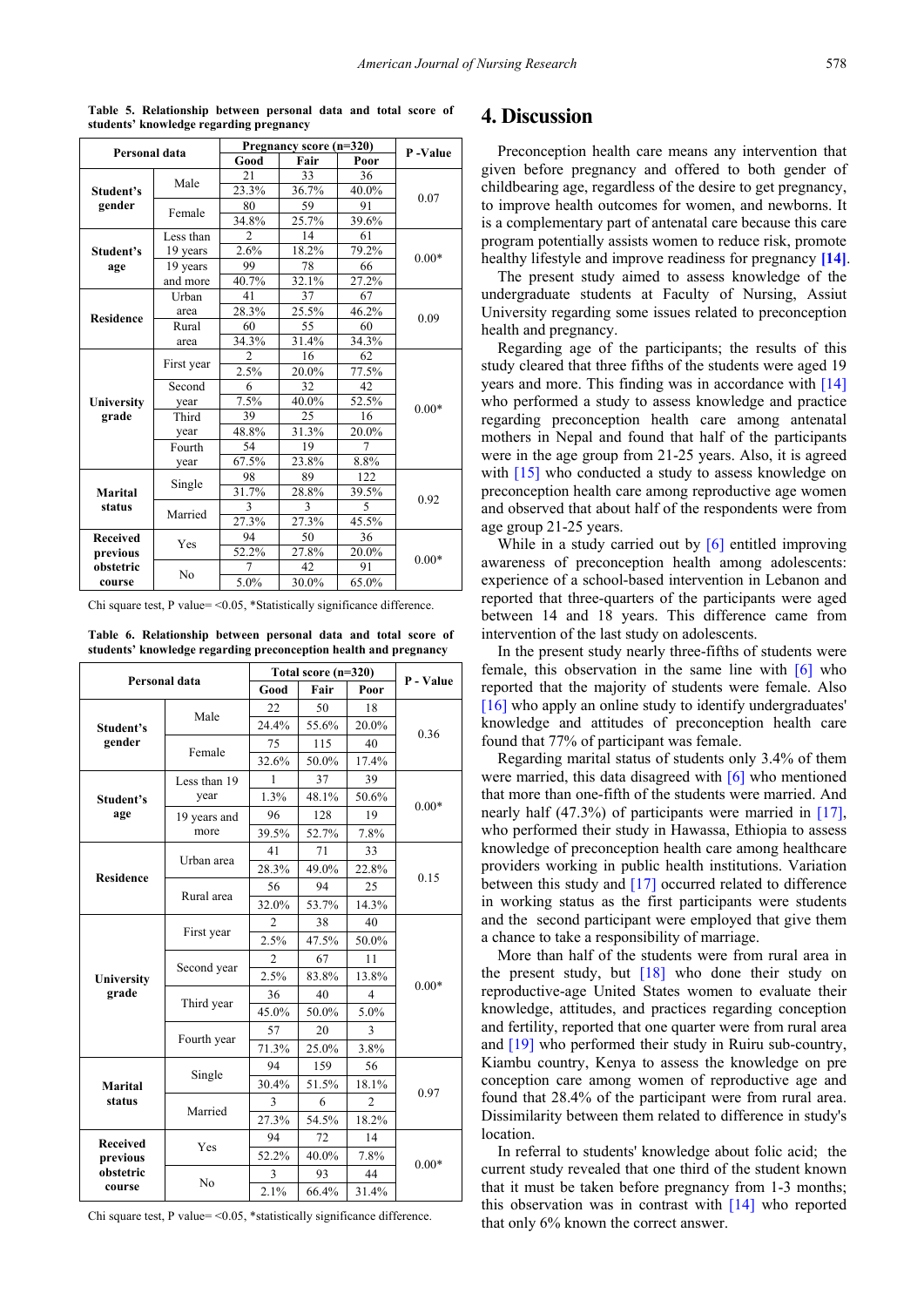According to the total score of preconception health knowledge, it was found that more than one third of undergraduate students in the current study had good score of knowledge. That was in accordance with [\[19\]](#page-6-6) who found that more than one third of the participants had adequate knowledge. This result disagreed with [\[14\]](#page-6-1) who recorded that more than half of the respondents had inadequate level of knowledge, as it applied on antenatal mothers. [\[20\]](#page-6-7) who carried out a study to identify knowledge and attitude of students in Menoufia University, Shebin Elkom city toward premarital care and showed that nearly half of the practical undergraduate students had good score of knowledge.

In accordance to the relationship between students' personal data and their score of knowledge about preconception health; the current study estimated that there were statistically significant differences between gender, age, university grade and perceived previous obstetric course (P values= 0.013, 0.000, 0.000 and 0.000 respectively). Where there weren't any statistically significance difference in relation to residence and marital status (P values = 0.266 and 0.191 respectively). [\[19\]](#page-6-6) showed that knowledge level of preconception health was significantly associated is age ( $\gamma$ 2=10.976, P<0.05, df=1). While, [\[15\]](#page-6-2) found that no relationship between age and educational status and level of knowledge about preconception health care p-value 0.926 and 0.264 respectively, as it applied on reproductive age women.

The present study declared that there were statistically significance differences between students age, university grade and previous received obstetric course and their score of knowledge regarding pregnancy (P values= 0.00, 0.00 and 0.00 respectively); while there weren't any relationship in referral to students gender, residence and marital status (P value= 0.07, 0.09 and 0.92 respectively).

The findings of the current study clarified that there were relationship between total score of knowledge regarding preconception health and pregnancy with students' age, university grade and previous perceived obstetric course (P value= 0.00, 0.00 and 0.00 respectively); in contrast there weren't any relationship between gender, residence and marital status (P value= 0.36, 0.15 and 0.97 respectively).

# **5. Conclusion**

 This study highlights that around one third of nursing students were had good score of knowledge regarding preconception health and pregnancy. It was concluded that there were relation between total score of students' knowledge regarding preconception health and pregnancy with student's age, university grade and previous perceived obstetric course. Preconception health is not a topic specific to women, and research should including both genders male and female.

## **6. Recommendations**

 Development of health education programs to increase students' knowledge of preconception health and pregnancy.

- Strengthening the University with an office responsible for the provision of health education for students about preconception health and pregnancy.
- Further research should include all university student in practical versus theoretical faculties to identify how the knowledge and information gaps.

## **Acknowledgments**

- The researchers grateful to Faculty of Nursing, Assuit University for its support to accomplish this study.
- Many thanks to all students for their participation in the study, without whom this study would be impossible.

#### **Funding Sources**

No.

# **Conflict of Interest**

None.

## **References**

- <span id="page-5-0"></span>[1] El Gelany S. and Moussa O., (2012). Reproductive health awareness among educated young women in Egypt. International Journal of Gynecology and Obstetrics, 120 (2013) 23-26.
- [2] Delgado C., (2013). Pregnancy 101: A Call for Reproductive and Prenatal Health Education in College, Springer Science Business Media, LLC 2012.
- <span id="page-5-1"></span>[3] Stephenson J., Patel D., Barrett G., Howden B., Copas A., Ojukwu O., Pandya P., Shawe J., (2014). How Do Women Prepare for Pregnancy? Preconception health, Experiences of Women Attending Antenatal Services and Views of Health Professionals, PLOS ONE, www.plosone.org, Vol. 9, Issue 7, page 1-10.
- [4] Floyd R., Johnson K., Owens J., Verbiest S., Moore C., and Boyle Boyle C., (2015). A National Action Plan for Promoting Preconception health Health and Health Care in the United States (2012–2014), J Women Health (Larchmt). Author manuscript; 22(10): 797-802.
- <span id="page-5-3"></span>[5] Farahi N. and Zolotor A., (2013). Recommendations for Preconception health Counseling and Care, www.aafp.org/afp American Family Physician, Vol. 88, No. 8 , 499-506.
- <span id="page-5-2"></span>[6] Charafeddine L., El Rafei R., Azizi S., Sinno D., Alamiddine K., Howson C., Walani S., Ammar W., Nassarand A. and Yunis K., (2014). Improving awareness of preconception health among adolescents: experience of a school-based intervention in Lebanon, BMC Public Health, pp 14:774.
- [7] Robinson D. and Klein S., (2012). Pregnancy and pregnancyassociated hormones alter immune responses and disease pathogenesis. Horm. Behav. 62 (3): 263-271.
- [8] Zhang Z., Zhu H., Li L., Yu Y., Zhang H. and Liu R., (2013). Decline of semen quality and increase of leukocytes with cigarette smoking in infertile men. Iran J. Reprod. Med. 11 (7), pp. 589-596.
- [9] Mendelsohn C., Gould G. and Oncken C., (2014). Management of smoking in pregnant women. Aust. Fam. Physician 43 (1-2), 46-51.
- [10] Horne A., Brown J., Nio-Kobayashi J., Abidin H., Adin Z., Boswell L. and Duncan W., (2014). The association between smoking and ectopic pregnancy: why nicotine is bad for your fallopian tube. PLoS One 9 (2): 1-7.
- [11] Toivonen K., Oinonen K. and Duchene K., (2016). Preconception health behaviors: A scoping review, Preventive Medicine 96 (2017) 1-15.